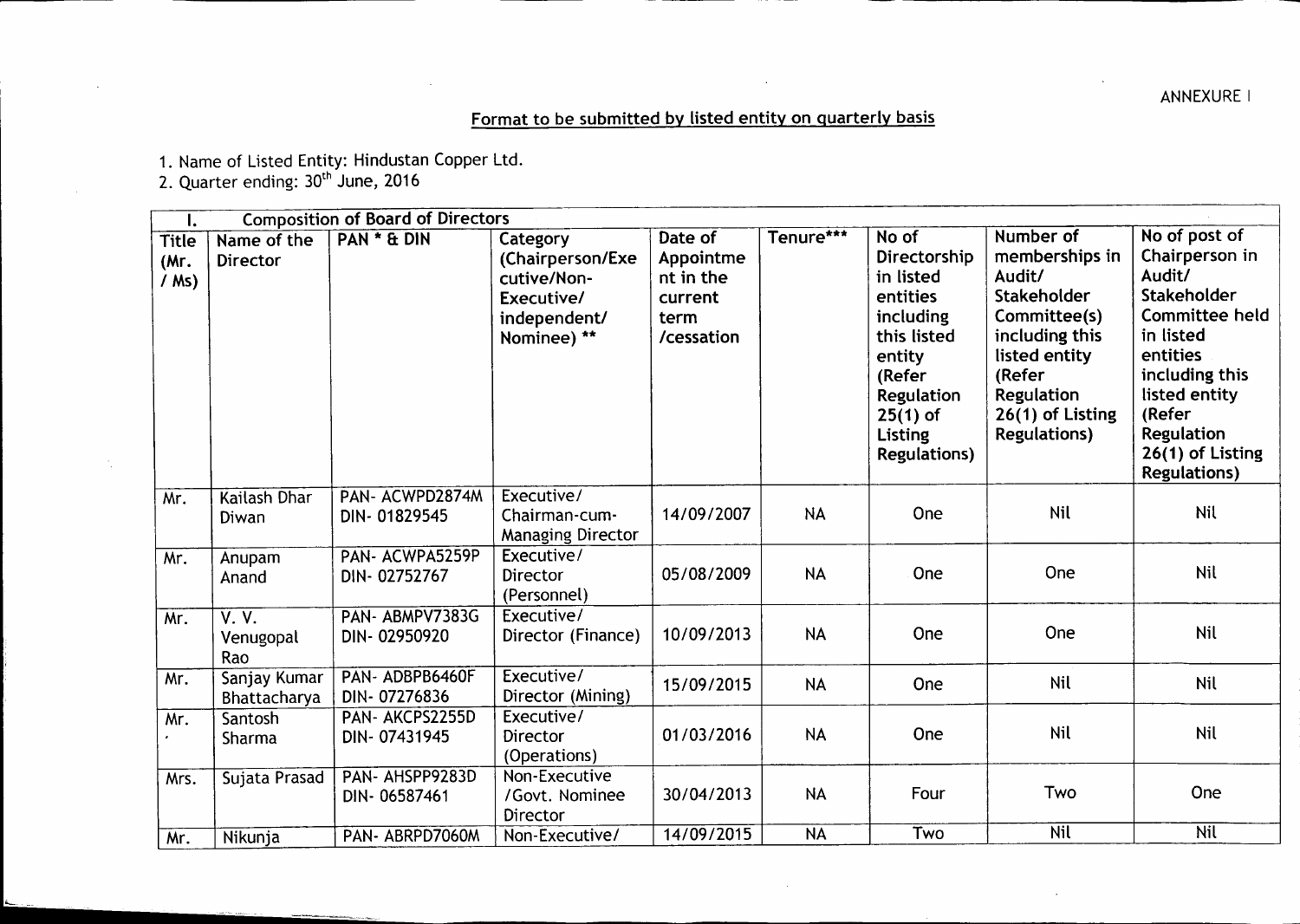|      | <b>Bihari Dhal</b>                                                                                                                                                                                                                                              | DIN-01710101                                                                                                                                                                                                                 | Govt. Nominee<br>Director                        |            |            |            |            |            |
|------|-----------------------------------------------------------------------------------------------------------------------------------------------------------------------------------------------------------------------------------------------------------------|------------------------------------------------------------------------------------------------------------------------------------------------------------------------------------------------------------------------------|--------------------------------------------------|------------|------------|------------|------------|------------|
| Mr.  | Dr. Upendra<br>Dutta<br>Choubey                                                                                                                                                                                                                                 | PAN-ADEPC2097E<br>DIN-00153988                                                                                                                                                                                               | Non-Executive/<br>Independent<br><b>Director</b> | 22/10/2013 | 21/10/2016 | <b>One</b> | Nil        | One        |
| Mr.  | <b>Ashok Kumar</b><br>Singh                                                                                                                                                                                                                                     | PAN- AFWPS8308G<br>DIN-00907683                                                                                                                                                                                              | Non-Executive/<br>Independent<br>Director        | 22/10/2013 | 21/10/2016 | <b>One</b> | One        | <b>Nil</b> |
| Mrs. | Simantini<br>Jena                                                                                                                                                                                                                                               | PAN- ACRPJ6937E<br>DIN-07346980                                                                                                                                                                                              | Non-Executive/<br>Independent<br>Director        | 17/11/2015 | 16/11/2018 | <b>One</b> | Nil        | Nil        |
| Mr.  | Hemant<br>Mehtani                                                                                                                                                                                                                                               | PAN-ACVPM3453C<br>DIN-02875561                                                                                                                                                                                               | Non-Executive/<br>Independent<br>Director        | 17/11/2015 | 16/11/2018 | One        | Two        | Nil        |
| Mr.  | Dileep Raj<br>Singh<br>Chaudhary                                                                                                                                                                                                                                | PAN-AAVPC7061J<br>DIN-00269508                                                                                                                                                                                               | Non-Executive/<br>Independent<br>Director        | 01/12/2015 | 30/11/2018 | One        | Three      | Nil        |
| Mr.  | Niranjan Pant                                                                                                                                                                                                                                                   | PAN-AAXPP0529N<br>DIN-00229550                                                                                                                                                                                               | Non-Executive/<br>Independent<br>Director        | 01/12/2015 | 30/11/2018 | One        | <b>Nil</b> | One        |
|      |                                                                                                                                                                                                                                                                 | * PAN number of any director would not be displayed on the website of Stock Exchange<br>** Category of directors means executive/non-executive/independent/Nominee. if a director fits into more than one category write all |                                                  |            |            |            |            |            |
|      | categories separating them with hyphen<br>*** to be filled only for Independent Director. Tenure would mean total period from which Independent director is serving on Board of directors<br>of the listed entity in continuity without any cooling off period. |                                                                                                                                                                                                                              |                                                  |            |            |            |            |            |

\_\_\_\_\_

 $\mathcal{L}^{\mathcal{L}}(\mathcal{A})$  . The  $\mathcal{L}^{\mathcal{L}}(\mathcal{A})$ 

**Contractor** 

 $\sim$ 

-1

| <b>Composition of Committees</b><br>₩. |                                             |                                                                          |  |
|----------------------------------------|---------------------------------------------|--------------------------------------------------------------------------|--|
| <b>Name of Committee</b>               | Name of Committee members                   | Category (Chairperson/Executive/Non-<br>Executive/independent/Nominee) * |  |
| 1. Audit Committee                     | Dr. Upendra Dutta Choubey - Chairman        | Non-Executive/ Independent Director                                      |  |
|                                        | Shri Ashok Kumar Singh - Member             | Non-Executive/ Independent Director                                      |  |
|                                        | Shri Dileep Raj Singh Chaudhary<br>- Member | Non-Executive/ Independent Director                                      |  |
|                                        | Shri Hemant Mehtani - Member                | Non- Executive/ Independent Director                                     |  |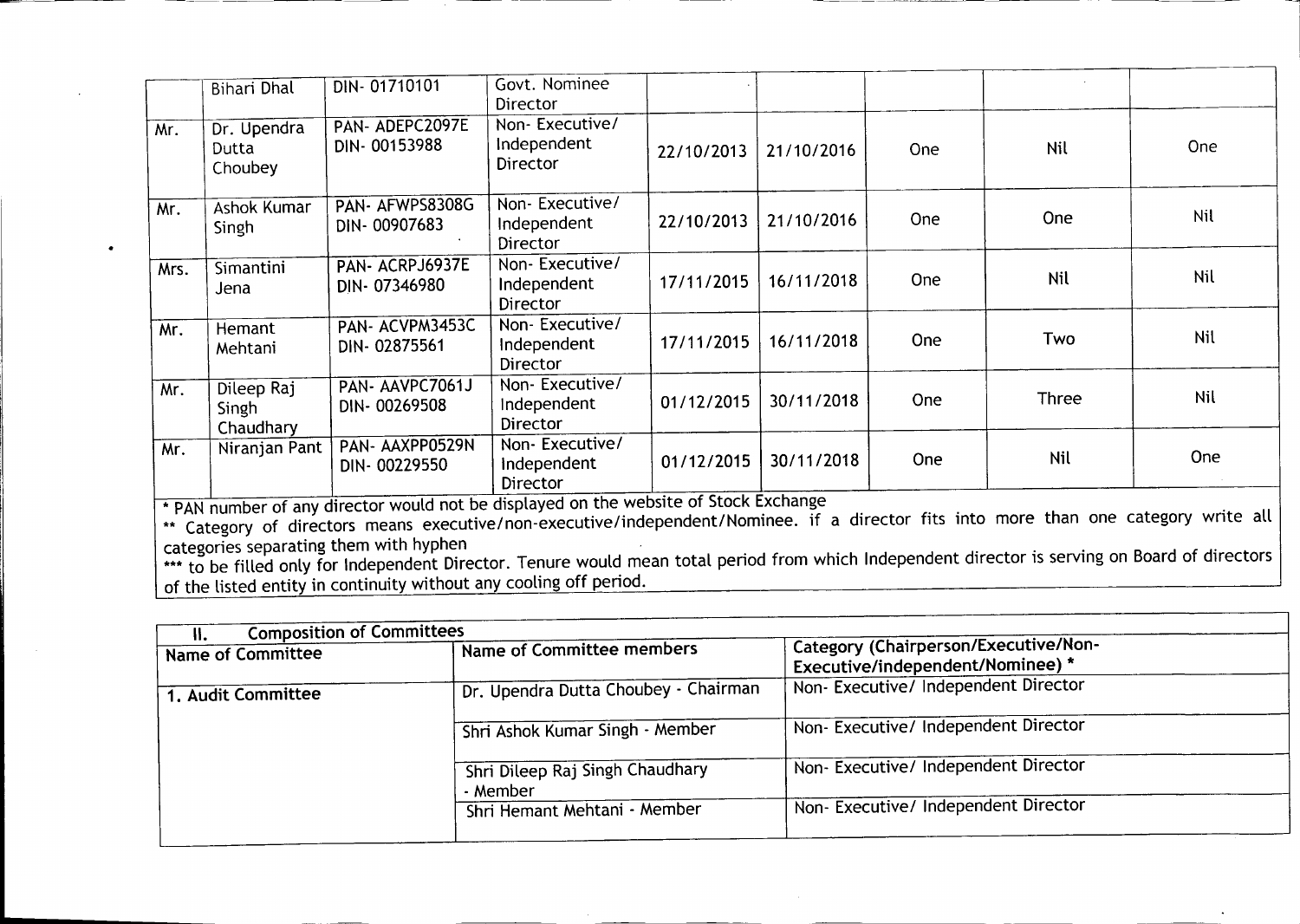| Nomination & Remuneration<br>Committee                 | Shri Ashok Kumar Singh- Chairman | Non- Executive/ Independent Director |
|--------------------------------------------------------|----------------------------------|--------------------------------------|
|                                                        | Smt. Sujata Prasad - Member      | Non- Executive/ Government Nominee   |
|                                                        | Shri Hemant Mehtani - Member     | Non-Executive/ Independent Director  |
|                                                        | Smt. Simantini Jena - Member     | Non-Executive/ Independent Director  |
| 3. Risk Management Committee(if   NA<br>applicable)    |                                  | <b>NA</b>                            |
| Relationship<br><b>Stakeholders</b><br>4.<br>Committee | Shri Niranjan Pant - Chairman    | Non-Executive/ Independent Director  |
|                                                        | Shri Hemant Mehtani - Member     | Non-Executive/ Independent Director  |
|                                                        | Shri Anupam Anand- Member        | Executive/ Director (Personnel)      |
|                                                        | Shri V. V. Venugopal Roa- Member | Executive/ Director (Finance)        |

 $\sim 10^{11}$  km s  $^{-1}$ 

| Meeting of Board of Directors<br>III.                      |                                                        |                                                                |
|------------------------------------------------------------|--------------------------------------------------------|----------------------------------------------------------------|
| Date(s) of Meeting (if any) in the<br>previous quarter     | Date(s) of Meeting (if any) in the<br>relevant quarter | Maximum gap between any two consecutive (in<br>number of days) |
| $14th$ January, 2016 and<br>3 <sup>rd</sup> February, 2016 | $30th$ May, 2016                                       | 116 days                                                       |

| <b>Meeting of Committees</b><br>IV.                               |                                                |                                                                   |                                                                           |
|-------------------------------------------------------------------|------------------------------------------------|-------------------------------------------------------------------|---------------------------------------------------------------------------|
| Date(s) of meeting of the<br>committee in the relevant<br>quarter | Whether requirement of<br>Quorum met (details) | Date(s) of meeting of the<br>committee in the previous<br>quarter | Maximum gap between any two<br>consecutive meetings in number of<br>days* |
| Audit Committee: 30th May, 2016                                   | Yes (Three out of four)                        | 3 <sup>rd</sup> February, 2016                                    | 116 days                                                                  |

| <b>Related Party</b> | <b>Transactions</b> |  |
|----------------------|---------------------|--|
|                      |                     |  |
|                      |                     |  |
|                      |                     |  |